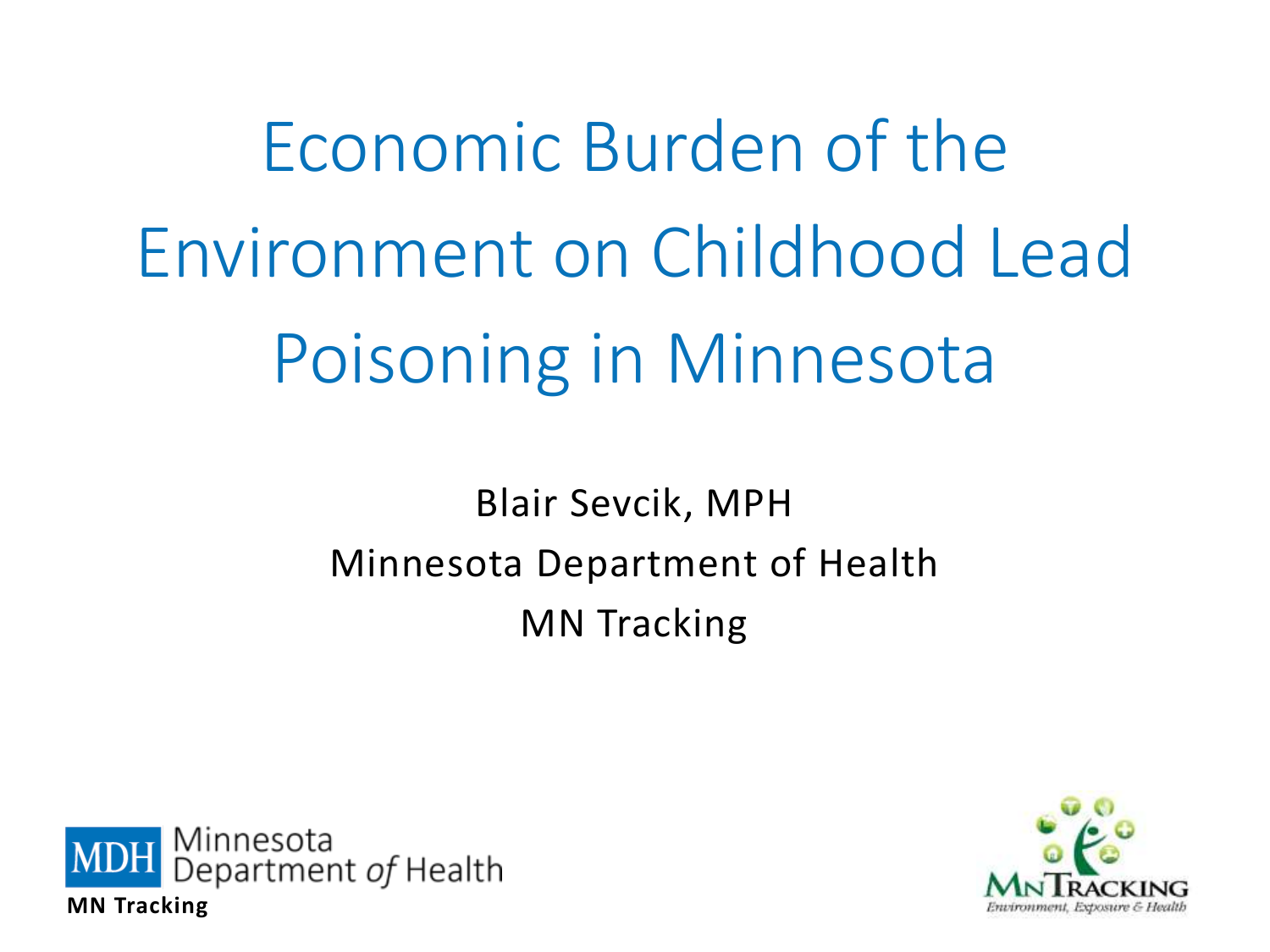Minnesota's economic burden reports

- Childhood asthma
- Childhood lead poisoning
- **Prenatal mercury exposure**







The Economic Burden of the Environment on Children's Disease: The Cost of Prenatal Mercury **Exposure in Minnesota** 

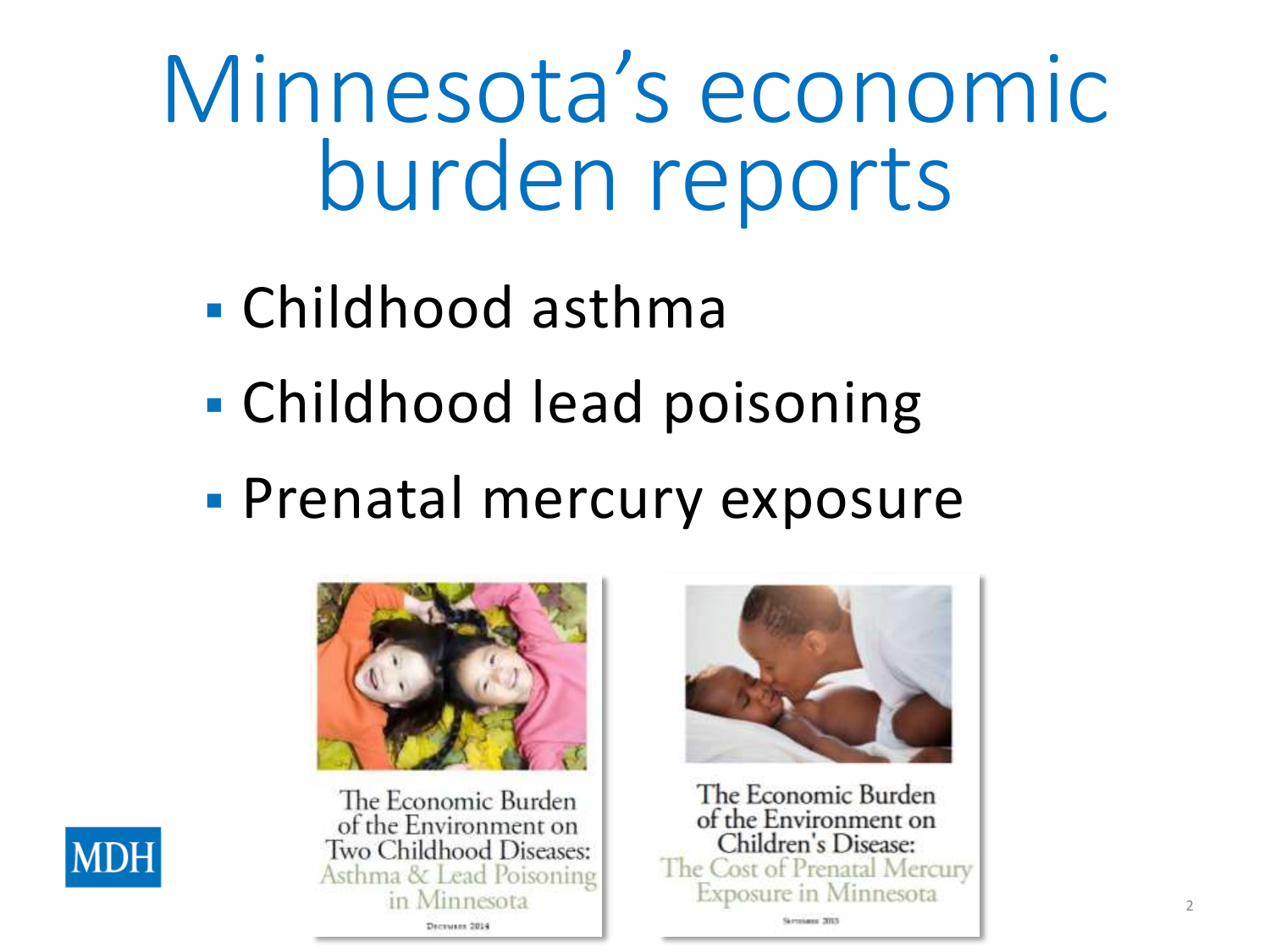# Childhood lead poisoning

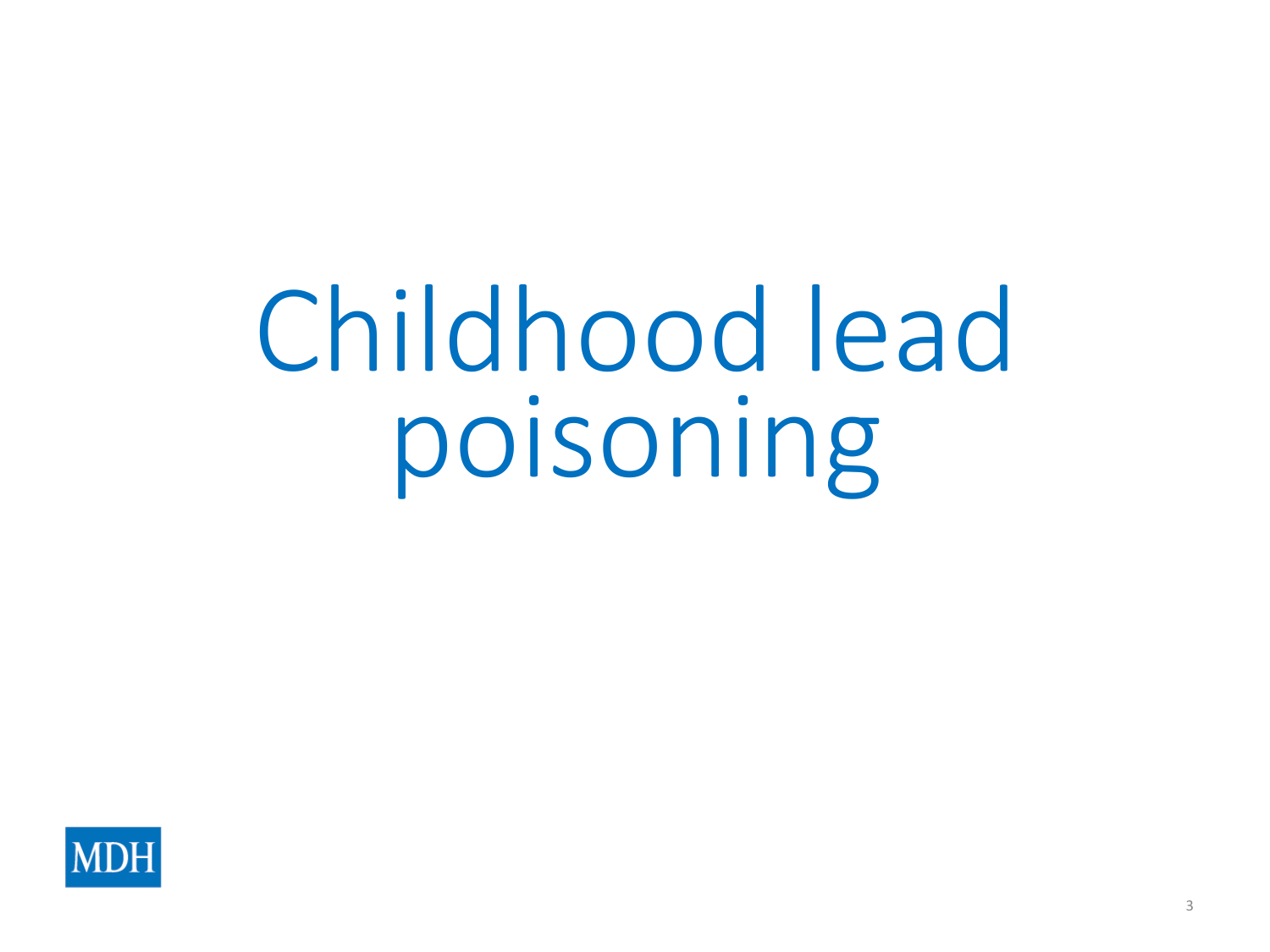### Elevated Blood Lead Levels (EBLLs)

- No safe level of exposure to lead
- 5 µg/dL of lead in blood currently used as reference value
- Children under 6 years and pregnant women most vulnerable

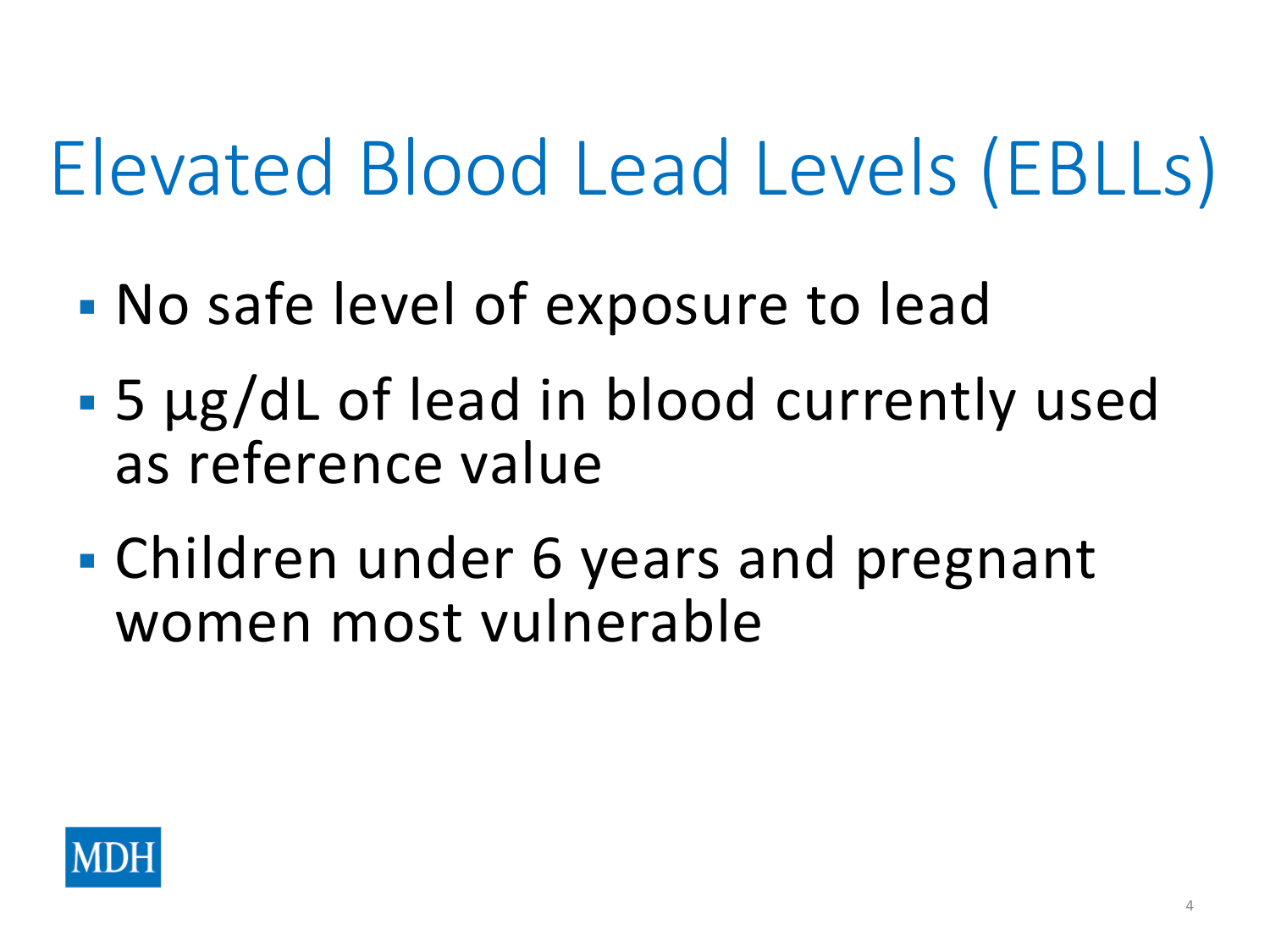## Common sources of exposure

Residential lead paint dust remains the #1 source of childhood lead exposure in Minnesota



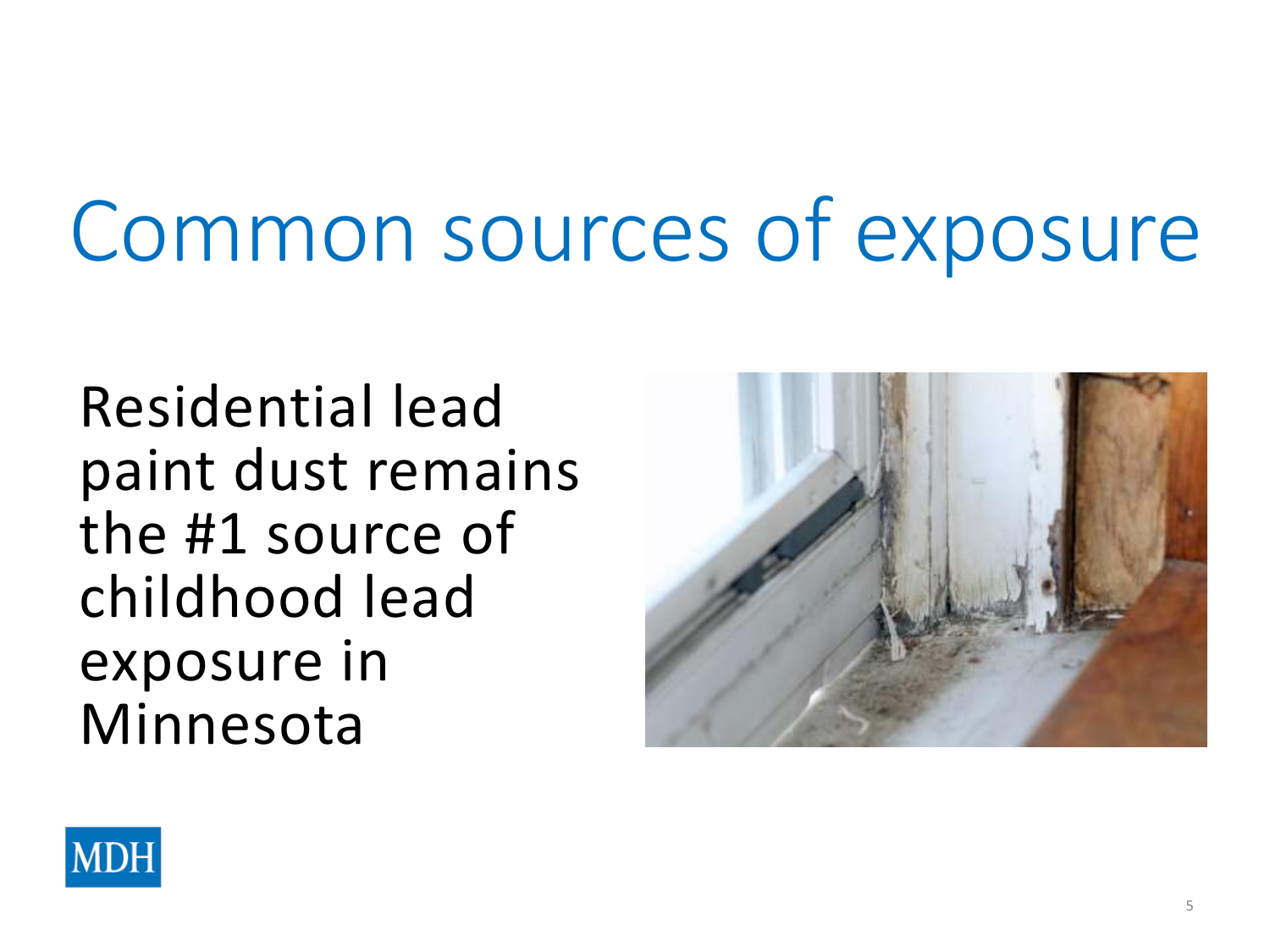# Burden of lead in MN

CHILDREN WITH CONFIRMED ELEVATED BLOOD LEAD LEVELS (EBLLS) IN MN



µg/dL means micrograms for lead per deciliter of blood

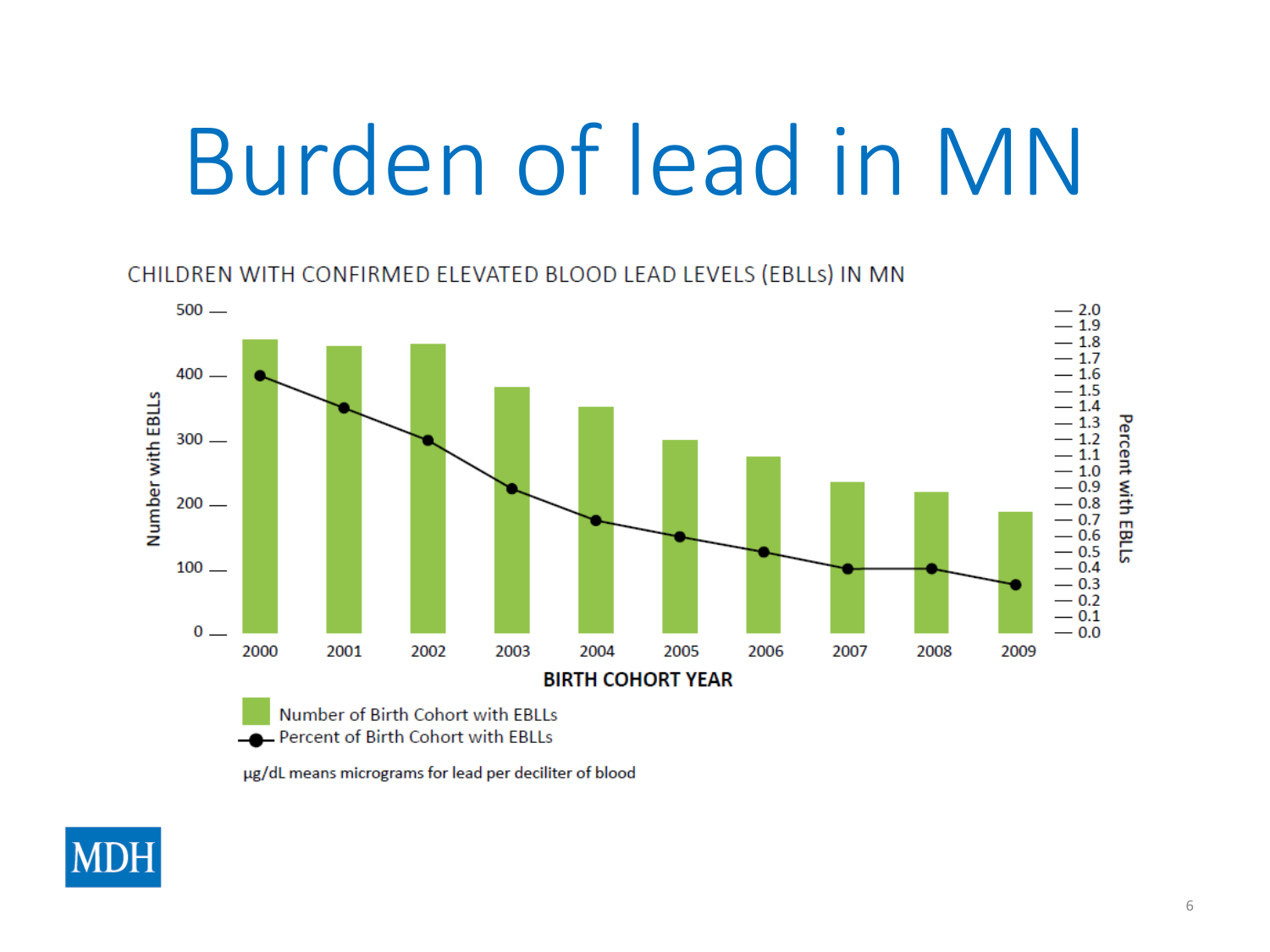# 2004 birth cohort

- Around 70,000 children were born in Minnesota in 2004
- About 54,000 children (76%) born in 2004 had at least one blood lead test by age 6
- Followed through 2010



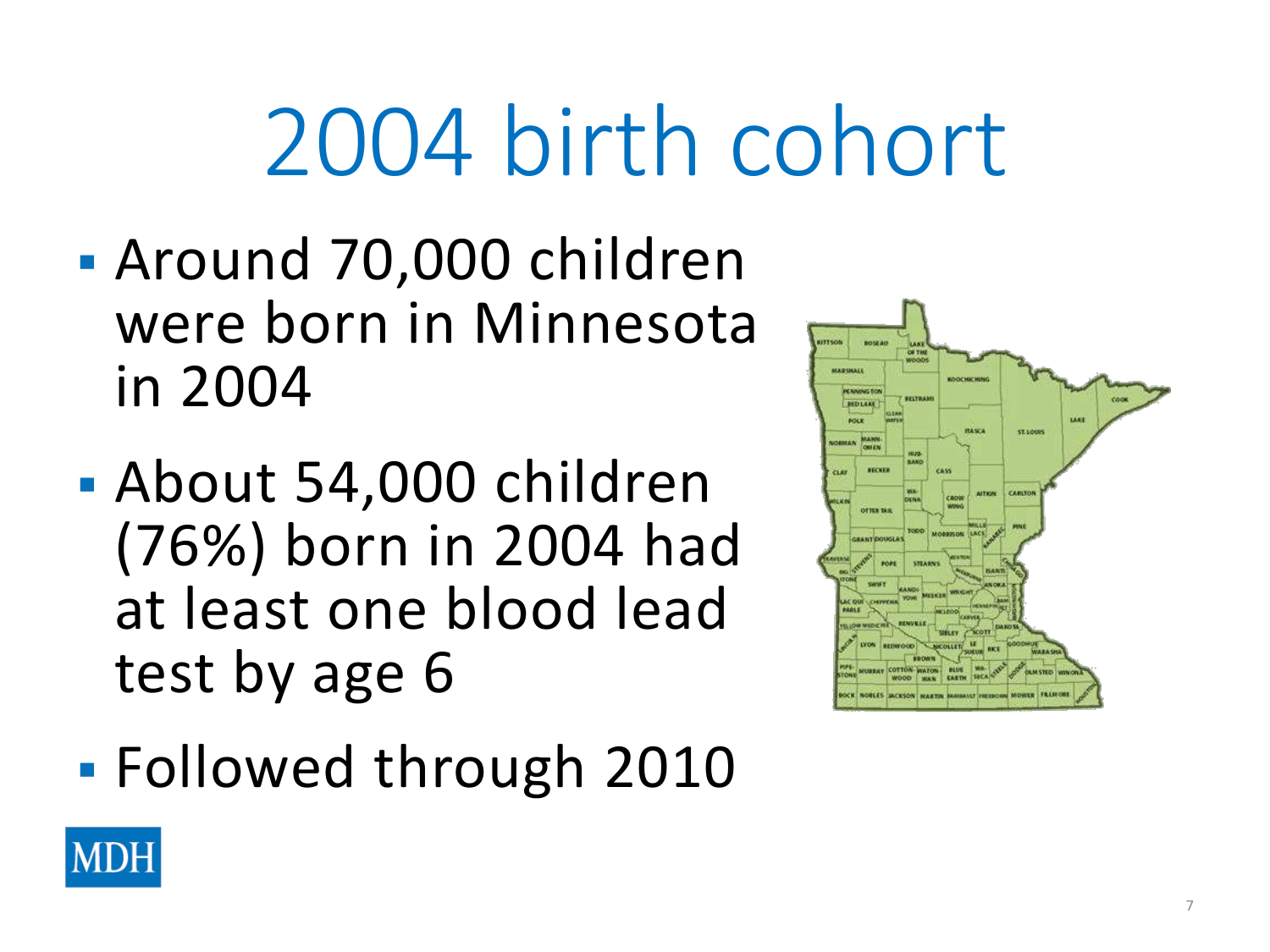# Economic burden of childhood lead poisoning



The Economic Burden of the Environment on Two Childhood Diseases: Asthma & Lead Poisoning in Minnesota Decrease 2014

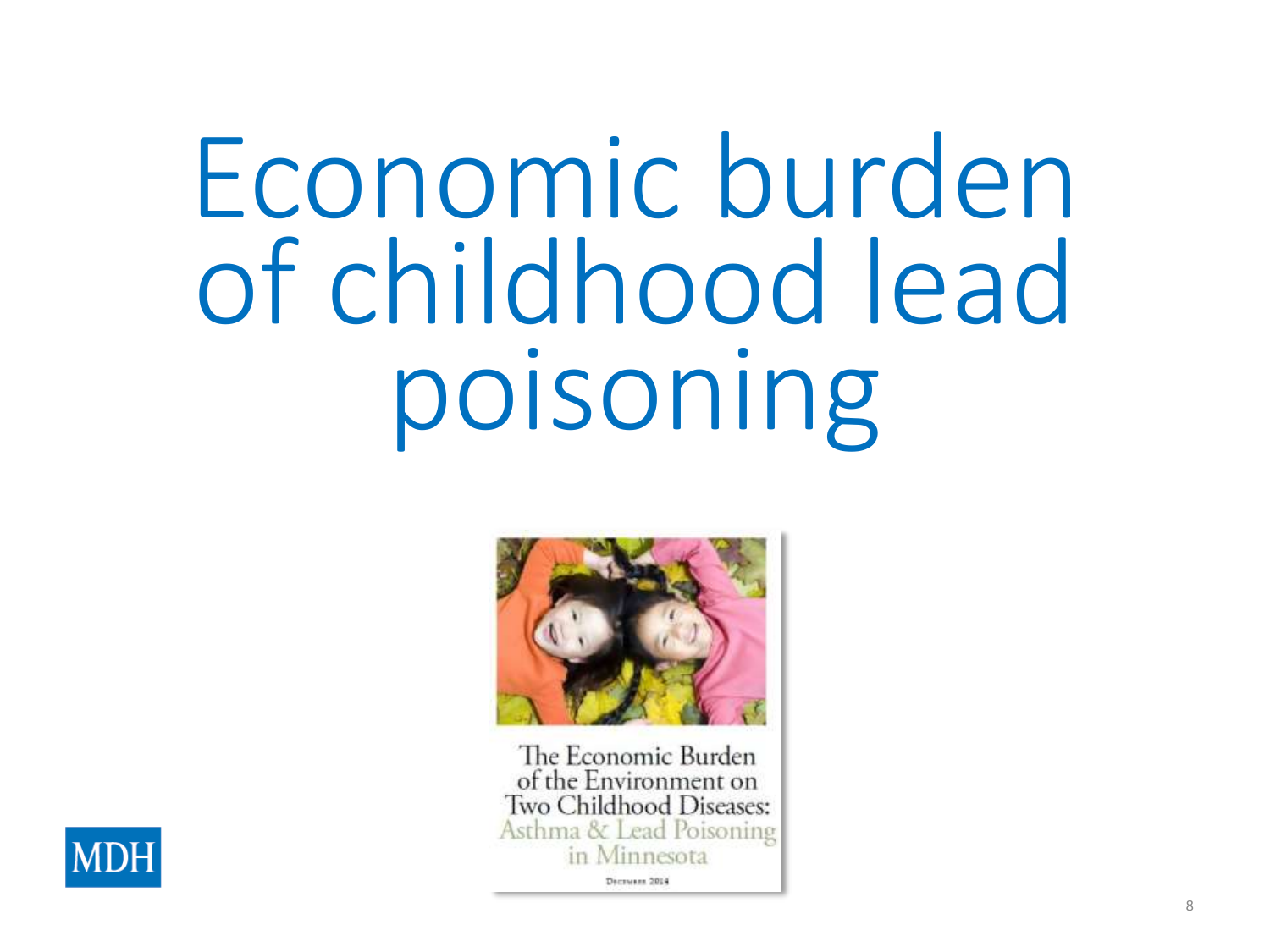### Cost of childhood lead exposure

#### Cost calculations limited to lost future income resulting from decreased IQ



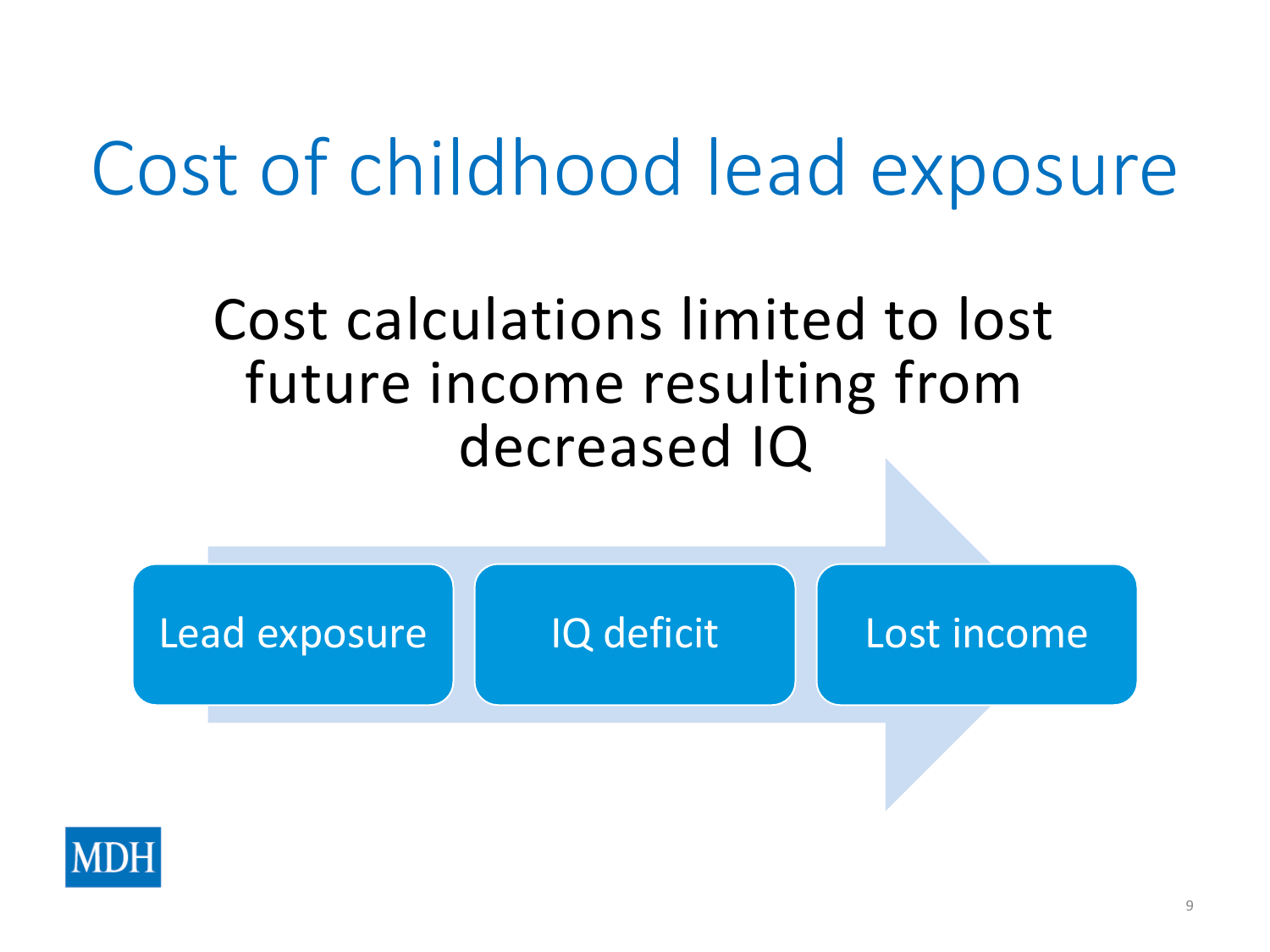## Economic burden

#### Disease counts



#### Cost per case



#### Environmentally attributable fraction (EAF)

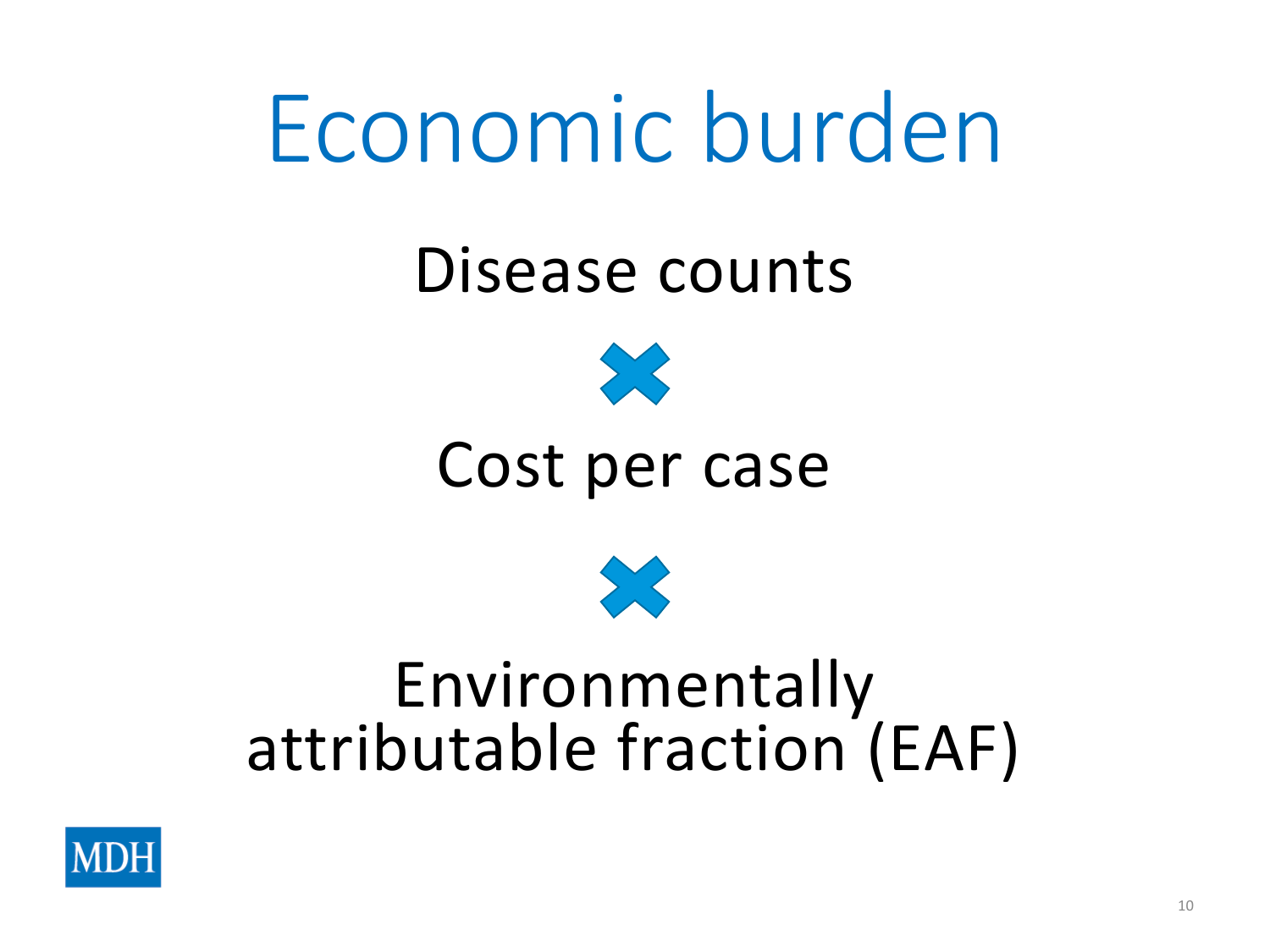Economic burden of childhood lead poisoning

- **Disease counts:** average peak blood lead level
- **Cost per case:** lifetime earnings lost due to IQ deficit
- **EAF:** 100%

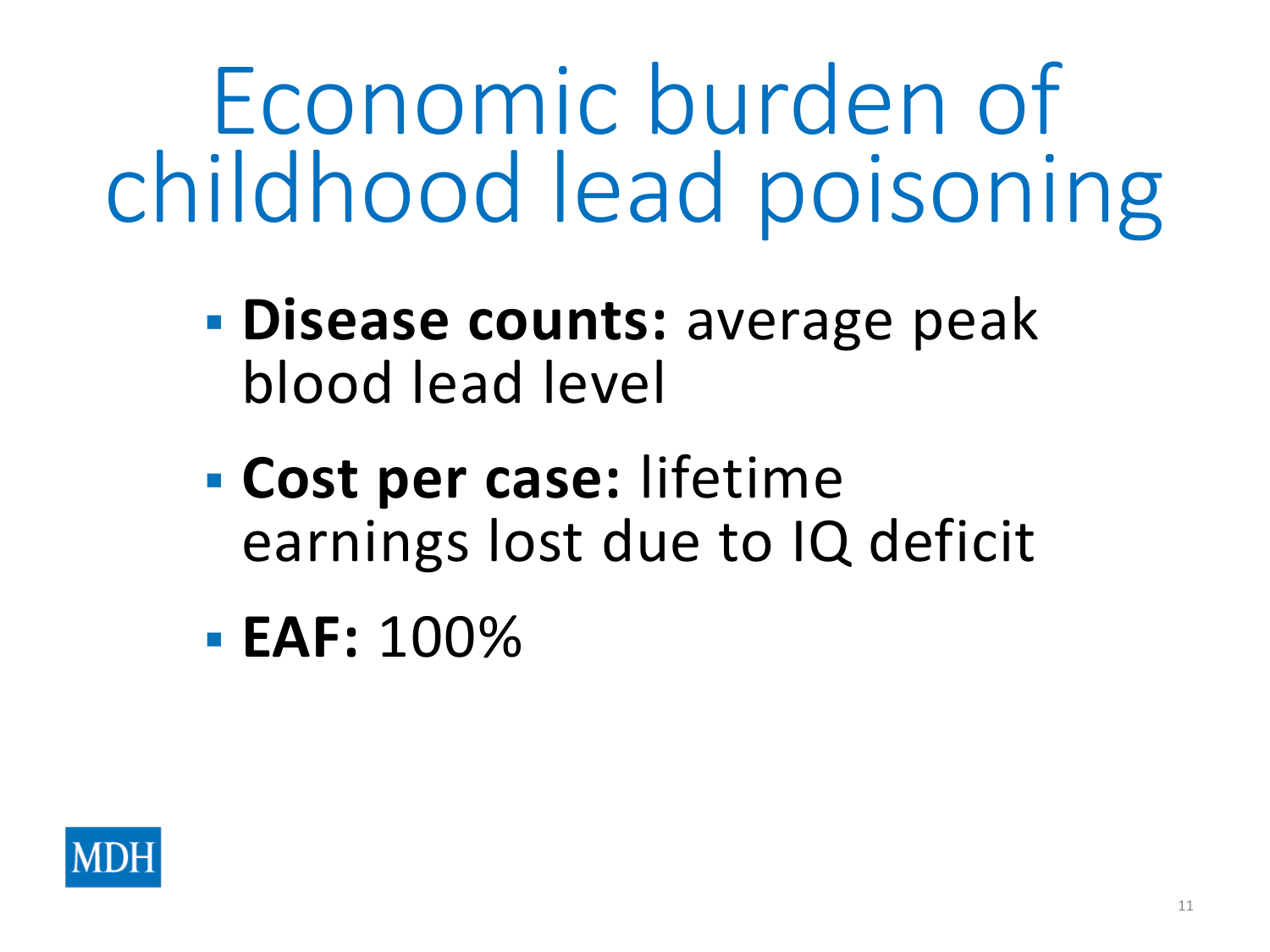### Disease counts

- Used highest (peak) blood lead level for every child born in a single year and tested at least once before 6 years of age (2004-2010)
- Mean peak BLL for birth cohort: 2.5 µg/dL

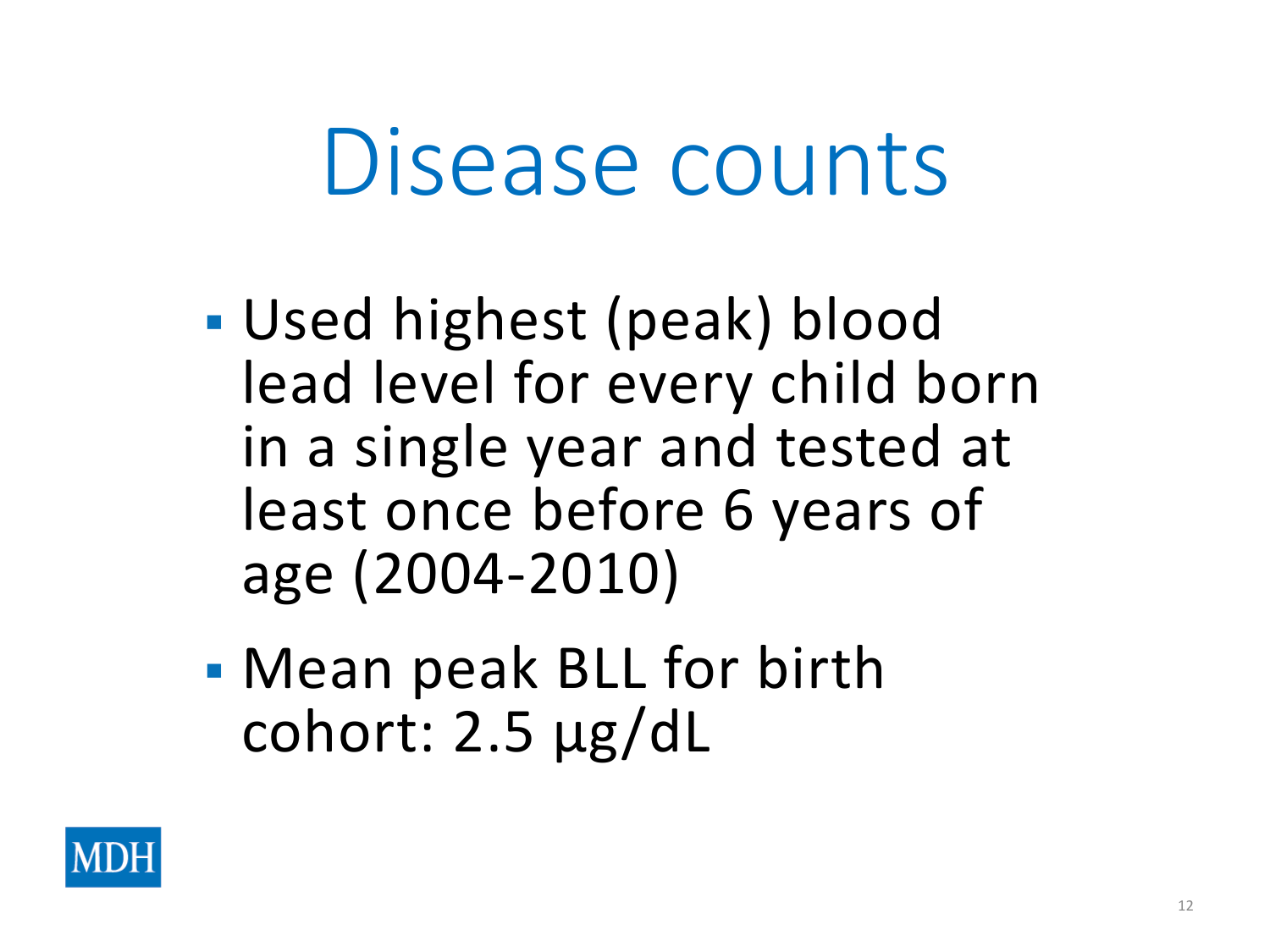## Cost per case

- For every 1 µg/dL increase in blood lead levels, there is a corresponding IQ deficit
- **For every IQ point lost, there is** a corresponding decrease in lifetime earnings
- About 1.2 IQ points lost on average and 2.9% future income

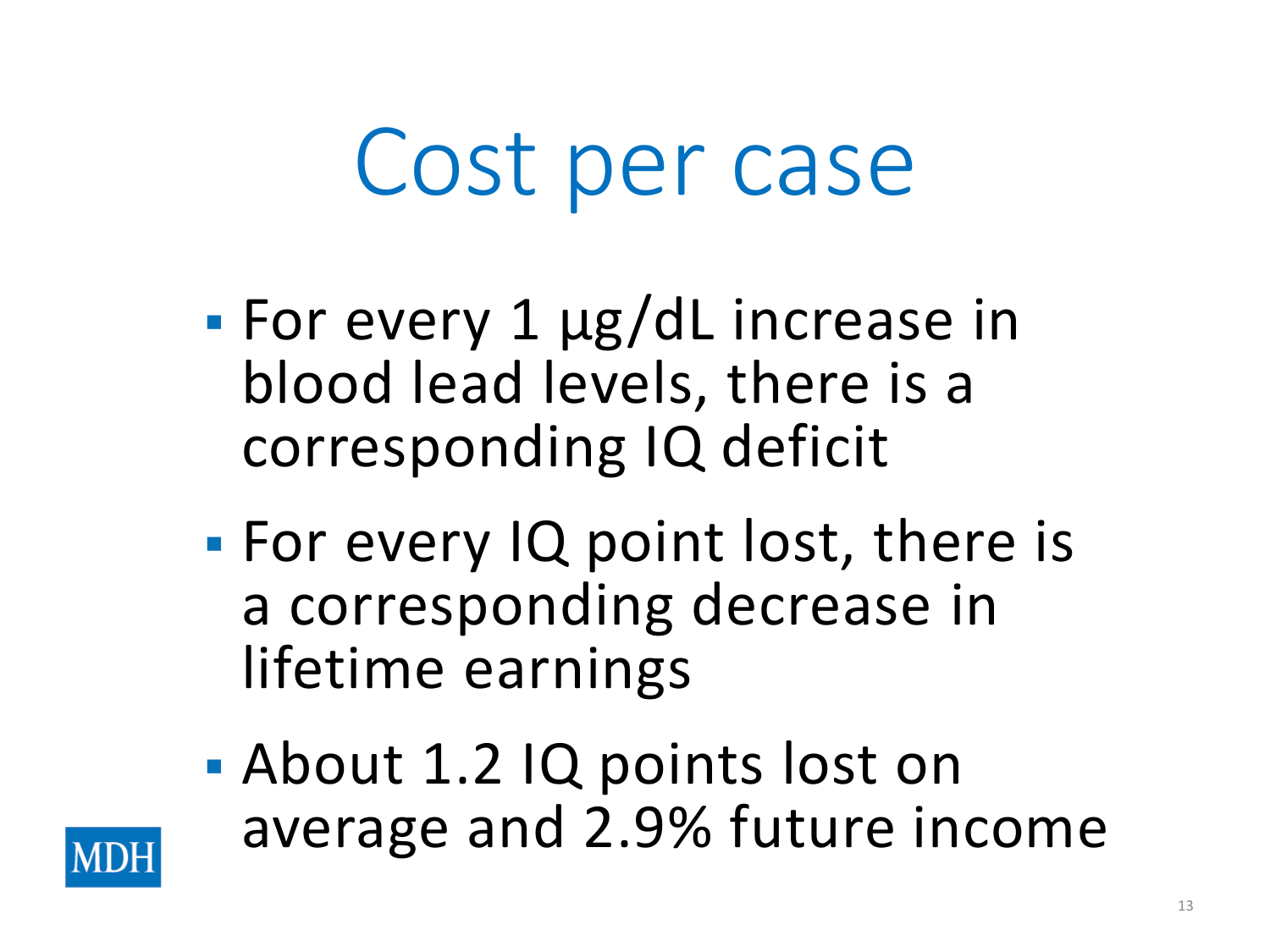Total cost of childhood lead poisoning

### $-$  **\$1.9 billion**

- Lost potential income due to lead exposure
- **For a single year** of children born



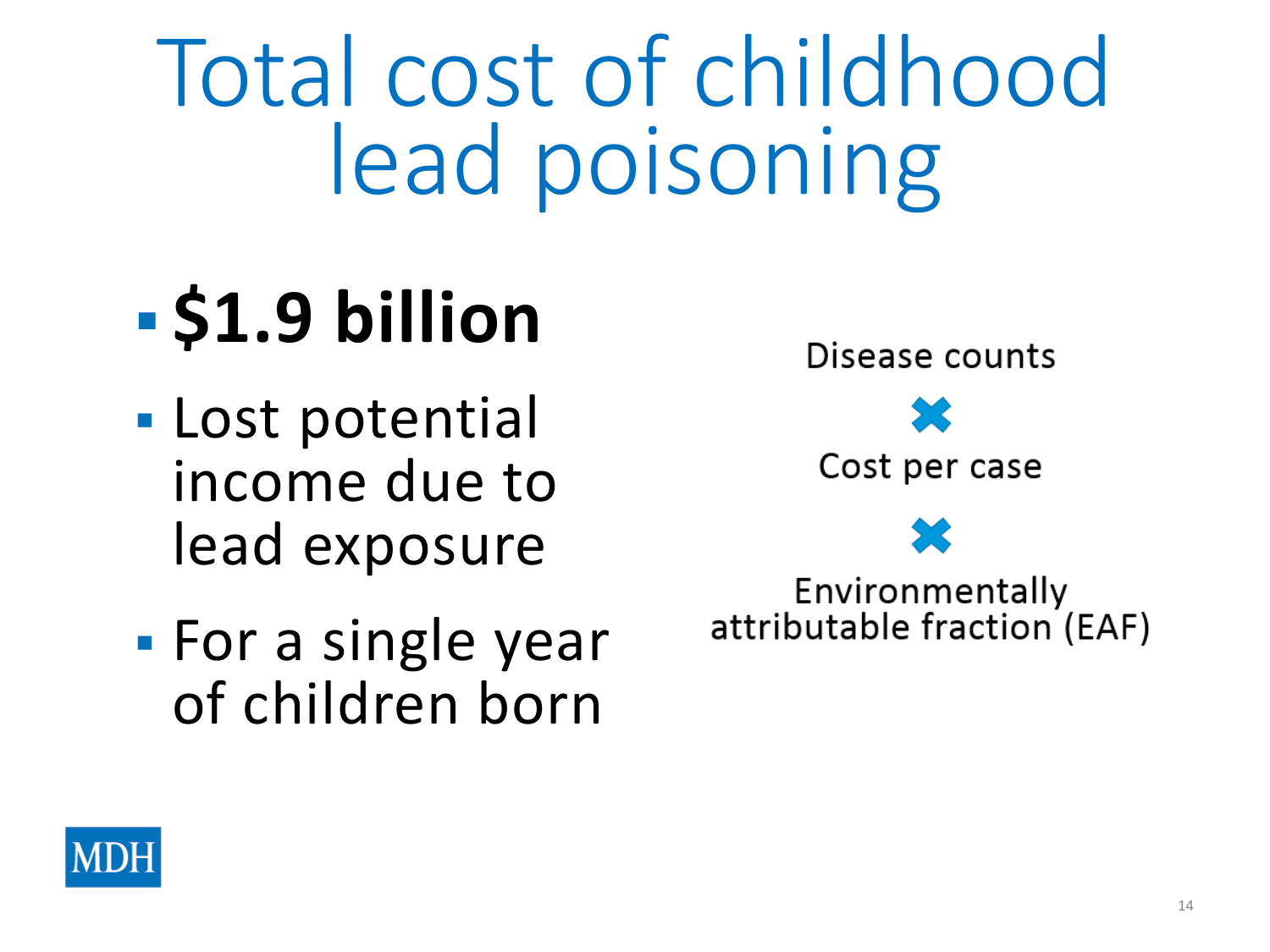## Burden of asthma and mercury in Minnesota

- Cost attributable to the environment:
	- Asthma: \$31.6 million
	- **Prenatal mercury** exposure: \$32.6 million



The Economic Burden of the Environment on Two Childhood Diseases: Asthma & Lead Poisoning in Minnesota Decruent 2014



The Economic Burden of the Environment on Children's Disease: The Cost of Prenatal Mercury **Exposure in Minnesota** 

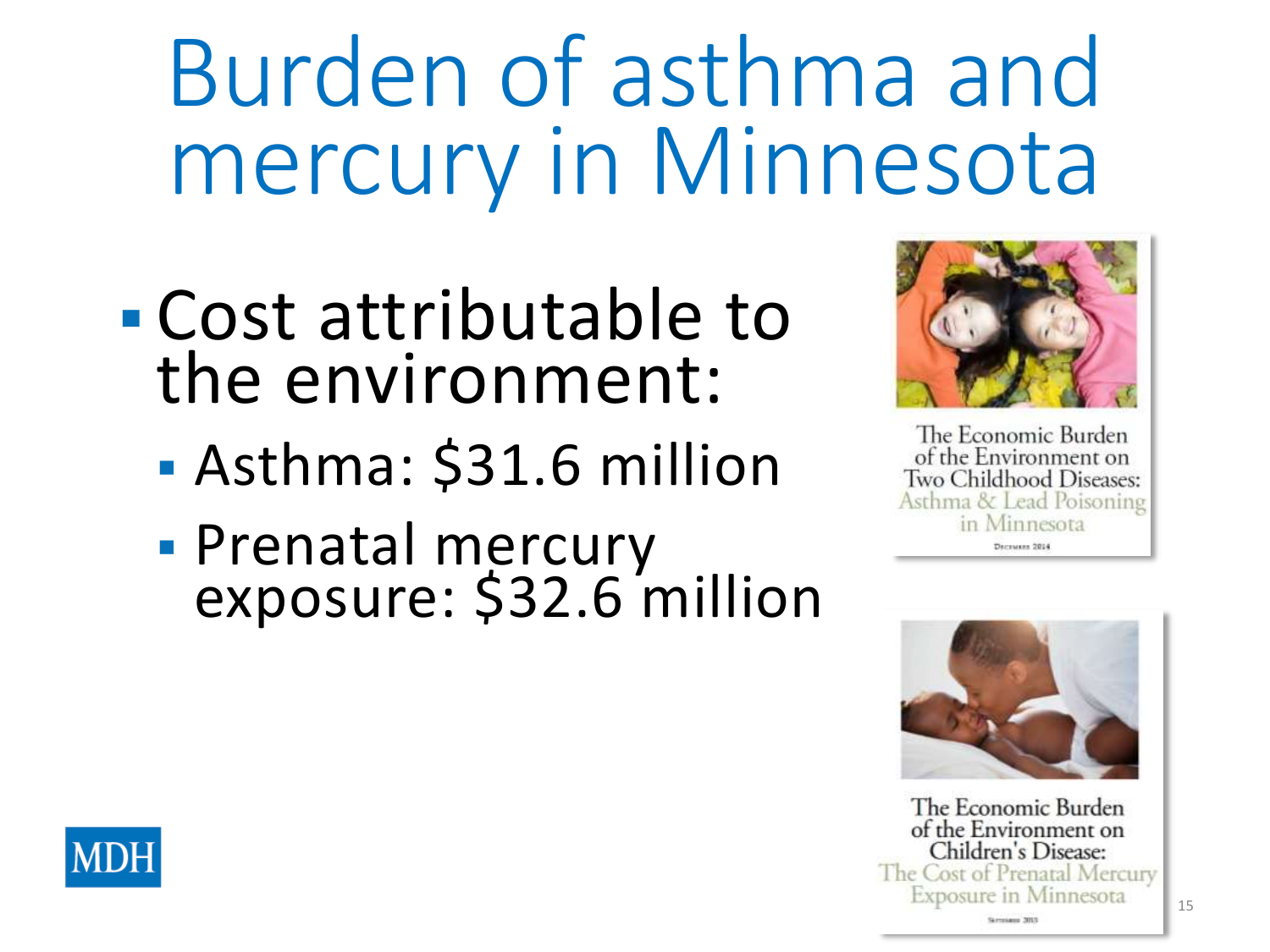## Limitations

- EAFs are uncertain
- **The burden is not shared** equally across communities
- Costs are likely to be an underestimate

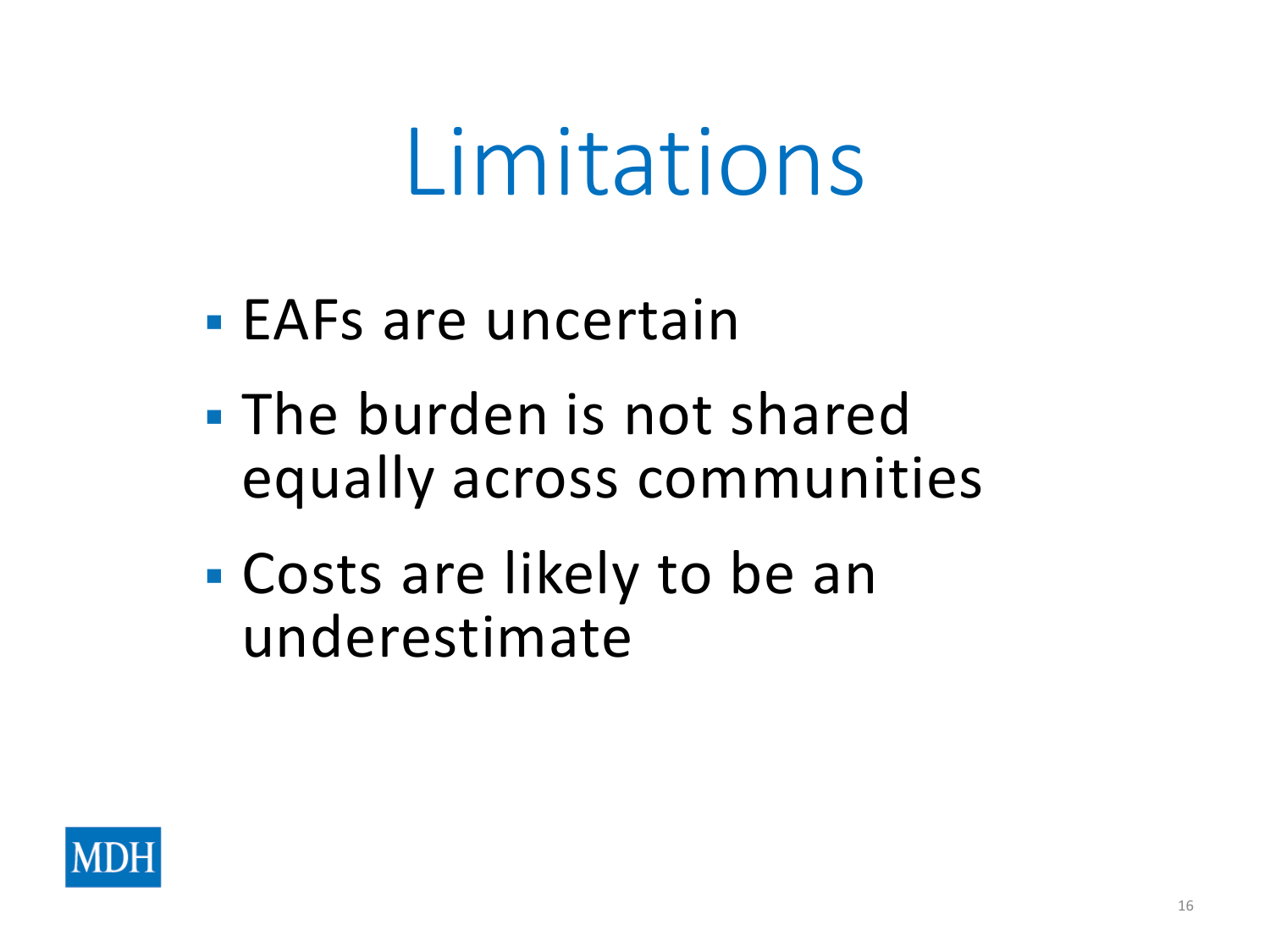Policy implications of economic burden project

- **Examples in our states:** 
	- **Minnesota**
	- California
	- New Hampshire
- National examples

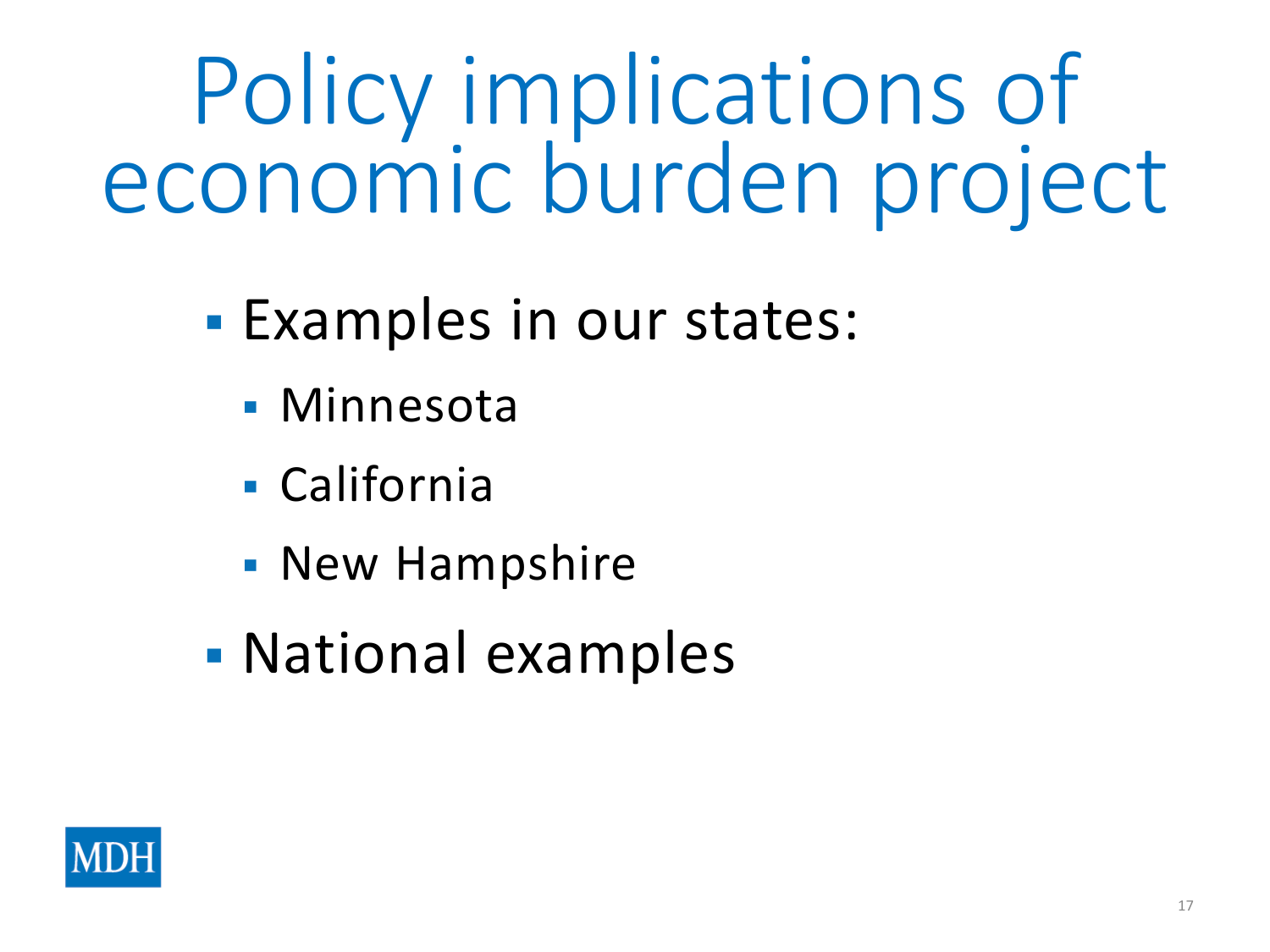### Resources

- Landrigan, P.J., Schechter, C.B., Liptom, J.M., Fahs, M.C., & Schwartz, J. (2002). Environmental pollutants and diseases in American children: estimates of morbidity, mortality, and costs for lead poisoning, asthma, cancer, and developmental disabilities. Environmental Health Perspectives, 110(7), 721-728.
- Trasande, L., & Liu, Y. (2013). Reducing The Staggering Costs Of Environmental Disease In Children, Estimated At \$76.6 Billion In 2008. Health Affairs, 30(5), 863-870.
- California's burden report (asthma, cancer, lead exposures, neurobehavioral disorders): [Costs of Environmental Health Conditions in California Children](http://www.phi.org/resources/?resource=cehtpkidshealthcosts)
- Minnesota's burden reports (asthma, lead poisoning, prenatal mercury exposure): [Economic burden of the environment on the health of children in Minnesota](http://www.health.state.mn.us/tracking/projects/burden.html)
- New Hampshire's burden report (asthma, cancer, lead poisoning): **Economic Burden** [of Environmentally Attributable Illness in Children of New Hampshire](http://www.nh.gov/epht/publications/documents/nhchildrenreport.pdf)